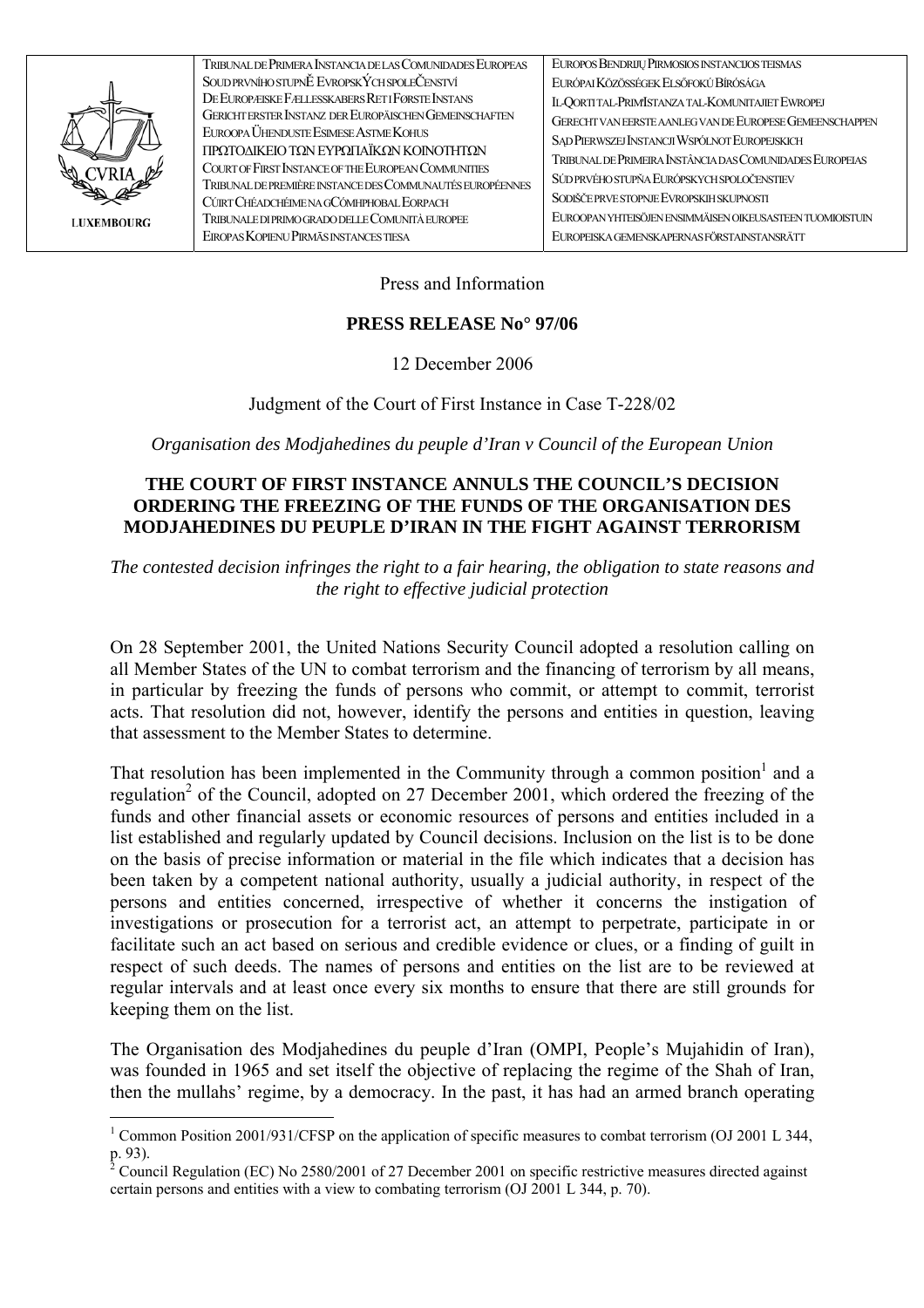inside Iran. It has stated, however, that it has expressly renounced all military activity since June 2001.

By a common position and a decision of 2 May 2002, the Council updated the list of persons and entities whose funds were to be frozen as part of the fight against terrorism, including, among others, the OMPI. Since then, the Council has adopted a number of common positions and decisions updating the list in question. The OMPI has always been maintained on the list.

The OMPI brought an action before the Court of First Instance seeking annulment of those common positions and decisions, in so far as those acts concern it.

The Court **finds that certain fundamental rights and safeguards, including the right to a fair hearing, the obligation to state reasons and the right to effective judicial protection, are, as a matter of principle, fully applicable in the context of the adoption of a Community decision to freeze funds under Regulation No 2580/2001.**

In this respect, the Court draws **a distinction between the present case and** the cases concerning the freezing of funds of persons and entities linked to Osama bin Laden, Al-Qaeda and the Taleban, which were the subject-matter of the **judgments in** *Yusuf* **and** *Kadi* of 21 September $2005^3$  $2005^3$  and also the judgments in *Ayadi* and *Hassan* of 12 July 2006.<sup>4</sup> In those cases, the Council and the Commission had merely transposed at Community level resolutions of the Security Council and decisions of its Sanctions Committee which identified the persons concerned by name, without the Community institutions having any discretionary power as to the appropriateness or well-foundedness of those measures. By contrast, in the system at issue in the present case, the Security Council left it to the discretion of the UN Members to carry out the specific identification of the persons and entities whose funds are to be frozen. That identification thus involves the exercise of the Community's own powers, entailing a discretionary appreciation by the Community. In those circumstances, the Council is in principle bound to observe the fundamental rights guaranteed by the Community legal order.

Next, the Court defines the scope of those rights and safeguards, and also the restrictions which may be imposed on them when a Community measure freezing funds is adopted.

The Court holds that **the general principle of observance of the right to a fair hearing** does not require that the persons concerned be heard by the Council when an initial decision to freeze their funds is adopted, as it must be able to benefit from a surprise effect. However, that principle does **require** that, unless precluded by overriding considerations concerning the security of the Community and its Member States, or the conduct of their international relations, **the parties concerned must be informed of the specific information** or material in the file which indicates that a decision has been taken in respect of them by a competent authority of a Member State, in so far as reasonably possible, either concomitantly with or as soon as possible after the adoption of such a decision. Subject to the same reservations, the parties concerned must be afforded the opportunity to make known effectively their view on any subsequent decision to maintain a freeze on funds.

Likewise, unless precluded by overriding considerations concerning the security of the Community and its Member States, or the conduct of their international relations, **the** 

 $\overline{a}$ 

<span id="page-1-0"></span><sup>&</sup>lt;sup>3</sup> See Press Release No 79/05 of 21 September 2005.

<span id="page-1-1"></span><sup>&</sup>lt;sup>4</sup> See Press Release No 57/06 of 12 July 2006.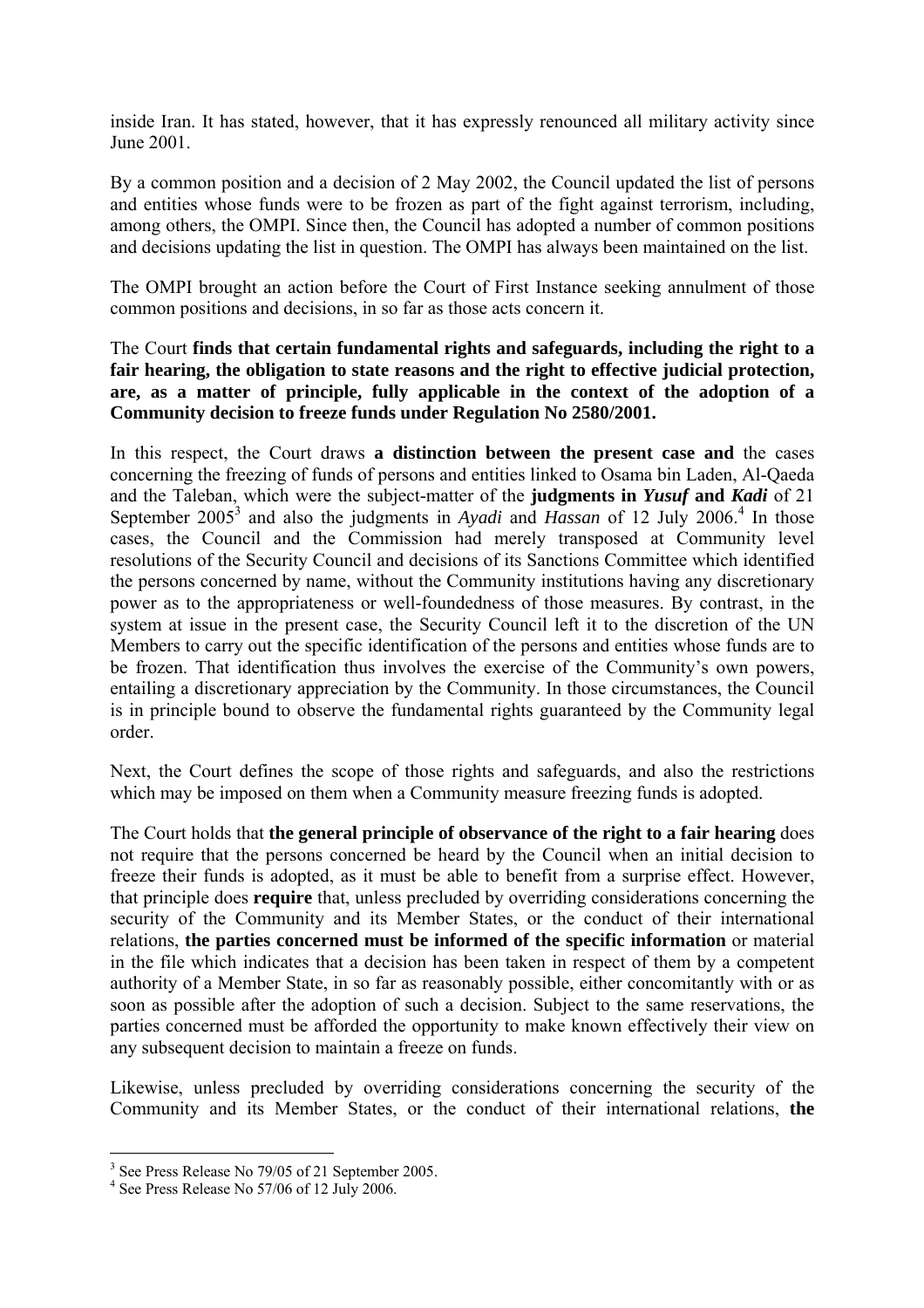**statement of reasons** for an initial or subsequent **decision** to freeze funds **must at least make actual and specific reference to the specific information or material in the file which indicates that a decision has been taken in respect of them by a competent authority of a Member State. That statement must also state the reasons why the Council considers, in the exercise of its discretion, that such a measure must be taken in respect of the parties concerned**.

**Lastly, the right to effective judicial protection is effectively ensured by the right the parties concerned have to bring an action before the Court** against any decision to freeze their funds or maintain the freeze on their funds. However, given the broad discretion enjoyed by the Council in this area, the review carried out by the Court of the lawfulness of such decisions must be restricted to checking that the rules governing procedure and the statement of reasons have been complied with, that the facts are materially accurate, and that there has been no manifest error of assessment of the facts or misuse of power.

Applying those principles to the facts of the present case, the Court notes, first, that **the relevant legislation does not explicitly provide for any procedure for notification of the evidence adduced or for a hearing of the parties concerned**, either before or concomitantly with the adoption of an initial decision to freeze their funds or, in the context of the adoption of subsequent decisions, with a view to having them removed from the list.

Next, **the Court finds that at no time before the action was brought was the evidence adduced against the OMPI notified to it**. Neither the initial decision to freeze its funds nor subsequent decisions to maintain that freeze even mention the specific information or material in the file showing that a decision justifying its inclusion on the disputed list was taken in respect of it by a competent national authority.

The Court infers therefrom that the decisions in question do not contain sufficient statements of reasons.

**Not only has the OMPI been unable effectively to make known its views to the Council but**, in the absence of any statement, in the contested decision, of the actual and specific grounds justifying that decision, **it has not been placed in a position to avail itself of its right of action before the Court.** 

Moreover, neither the file material produced before the Court, nor the responses given at the hearing by the Council and the United Kingdom in response to the questions put by **the Court**, **enable it to conduct its judicial review, since it is not even in a position to determine with certainty exactly which is the national decision on which the contested decision is based**.

In conclusion, the Court finds that the decision ordering the freezing of the OMPI's funds does not contain a sufficient statement of reasons and that it was adopted in the course of a procedure during which the right of the party concerned to a fair hearing was not observed, and that it is not in a position to review the lawfulness of that decision. Accordingly that **decision must be annulled** in so far as it concerns the OMPI.